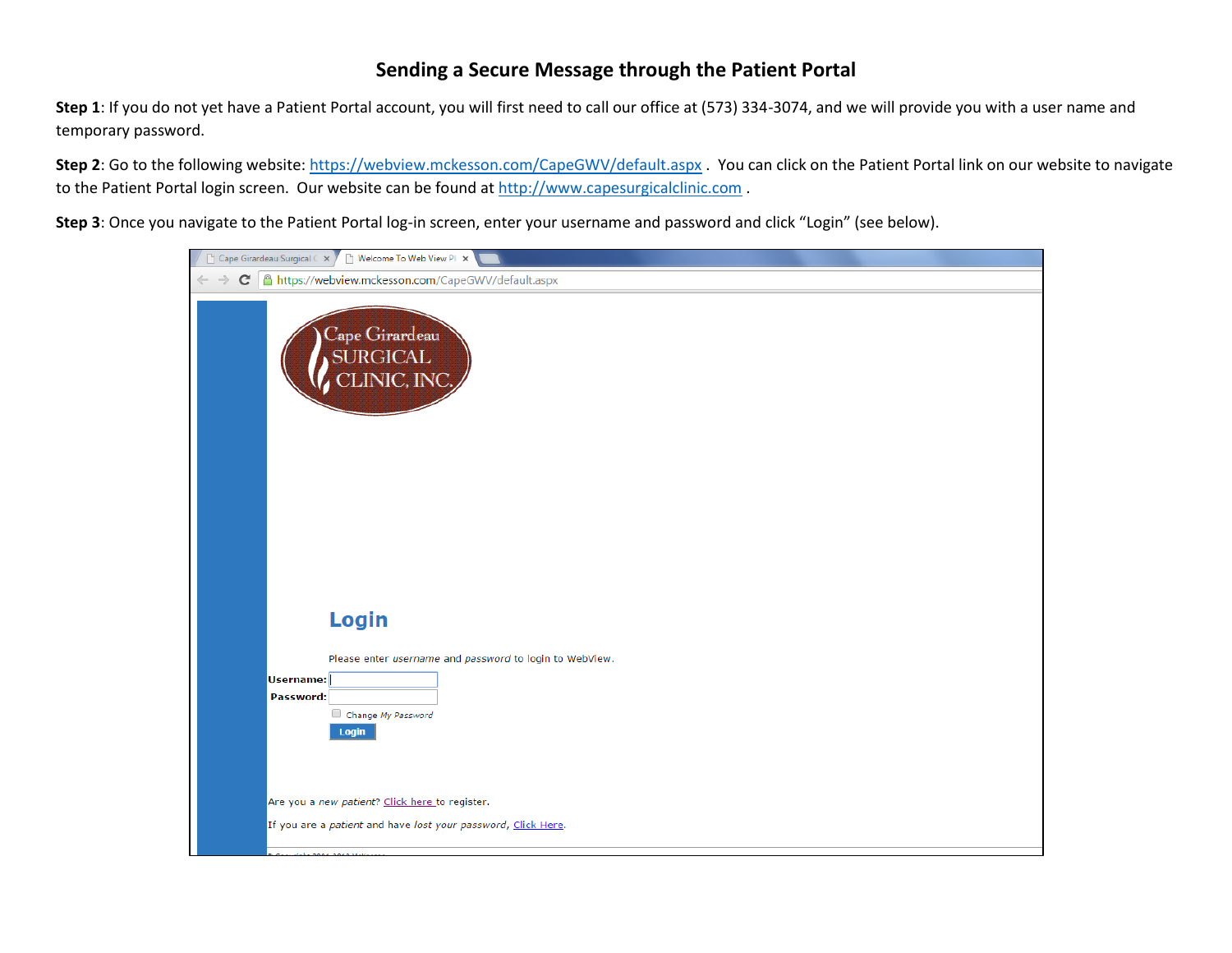Step 4: After you log in, you'll see on the next screen that you have several options to choose from on a menu that runs down the left side of the screen. Under the "Messaging" section, click on "New Message" to open a Message box like the one seen below.

| MONNIE MOUSE<br>$\bigcap$ Cape Girardeau Surgical $\subset \times$ /                                                                                                                                                                                                                                                      | ×                                                                                                                                                                         |  |
|---------------------------------------------------------------------------------------------------------------------------------------------------------------------------------------------------------------------------------------------------------------------------------------------------------------------------|---------------------------------------------------------------------------------------------------------------------------------------------------------------------------|--|
| $\leftarrow$ $\rightarrow$                                                                                                                                                                                                                                                                                                | @ https://webview.mckesson.com/CapeGWV/PatMain.aspx?kac5e21cei32nn29mvn23aqd=20003790#                                                                                    |  |
| <b>Logout</b>                                                                                                                                                                                                                                                                                                             | 23<br>- 0<br>Reate a New Secure Message - Google Chrome                                                                                                                   |  |
|                                                                                                                                                                                                                                                                                                                           | A https://webview.mckesson.com/CapeGWV/Messaging/messageCreate.aspx?currentItem=newMessag                                                                                 |  |
| <b>Download My</b><br>$\mathbb{C}% _{\mathbb{Z}_{+}}$ ape $\mathbb{C}_{\mathbb{Z}_{+}}$ r<br><b>Health</b><br><b>Information</b>                                                                                                                                                                                          | <b>Message</b>                                                                                                                                                            |  |
|                                                                                                                                                                                                                                                                                                                           | <b>To</b><br>cc<br>$\pmb{\mathrm{v}}$<br>Priority: $3 \times$<br>雦<br>Date to activate:<br>6/2/2015<br>Type:                                                              |  |
|                                                                                                                                                                                                                                                                                                                           | Subject:                                                                                                                                                                  |  |
| <b>Messaging</b><br>Inbox<br>New Message<br>Sent<br><b>Archived</b><br><b>Deleted</b><br><b>Chart</b><br><b>Major Problems</b><br>Other Problems<br><b>Allergies</b><br><b>Vital Signs</b><br><b>Overdue Health Maint</b><br><b>Health Maintenance</b><br>Diagnoses<br>Procedures<br><b>Risks</b><br><b>Prescriptions</b> | 0<br>Choose File   No file chosen<br>10MB max per file<br>$\overline{\mathbf{v}}$ [Font]<br>$\triangledown$ [Size] $\nabla$<br>[Style]<br>B Z 事 著 著 一 挂 挂 编 编 A 负 M 图 D 图 |  |
| Rx - Current<br>Lab<br>Lab Results<br>Microbiology<br><b>Notes</b><br>X-Ray<br><b>EKG</b><br>Pathology<br><b>Demographics</b><br>Preferences                                                                                                                                                                              | <b>Cancel</b><br>Return Receipt<br><b>Send</b>                                                                                                                            |  |
| <b>Reports</b><br><b>Access</b> log                                                                                                                                                                                                                                                                                       | C Copyright 2001-2010 McKesson<br>Help                                                                                                                                    |  |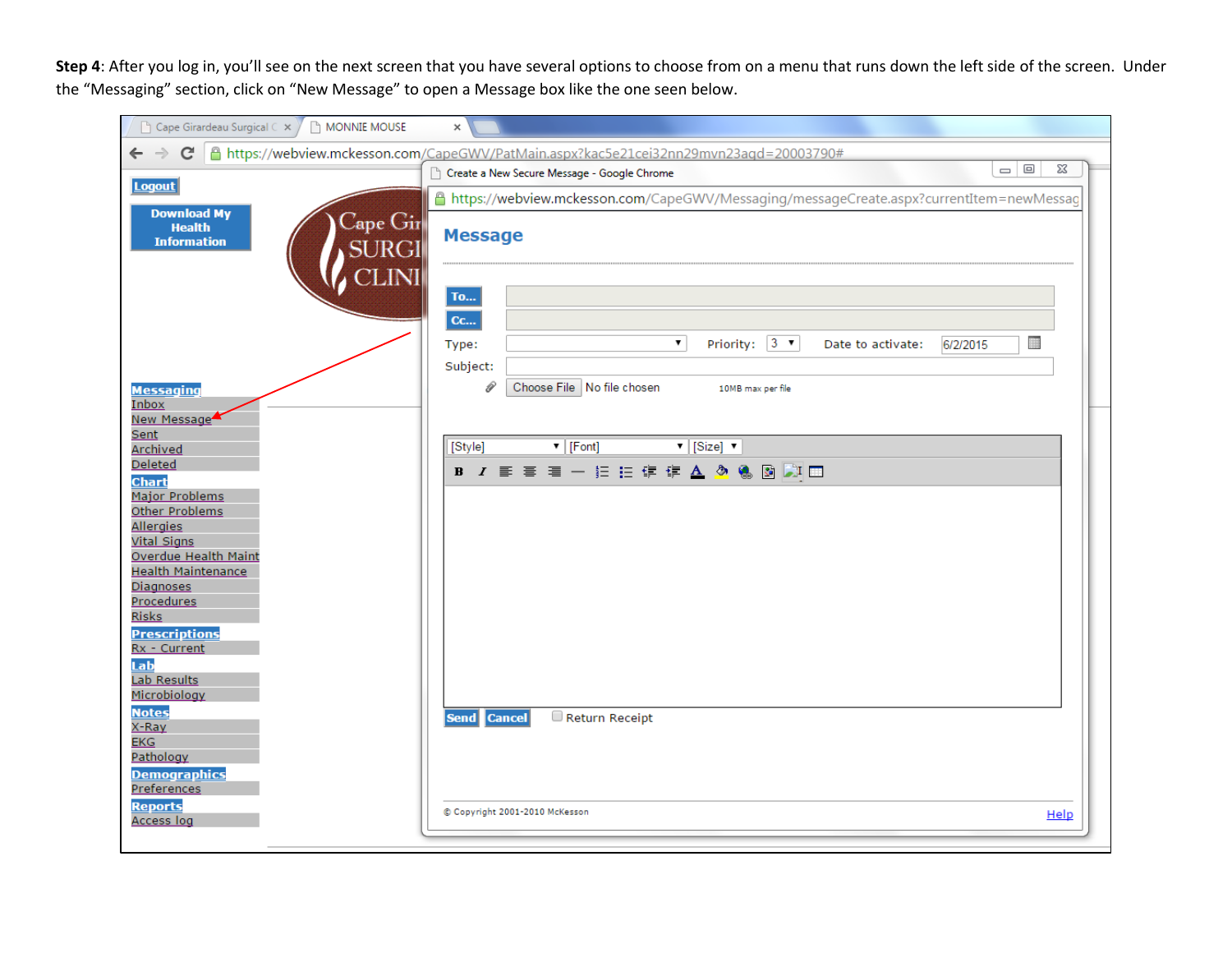**Step 5**: Click on the "To..." button in the message box to bring up a menu from which you can select a message recipient. Select the nurse to whom you want your message to be sent by double-clicking on her name. Then, click on the "OK" button. Below is a table that shows the nurse who works with each physician.

| Physician    | <b>Nurse Assistant</b>  |
|--------------|-------------------------|
| Dr. Foley    | Dana Lathum             |
| Dr. McGinty  | Marilyn Proffer         |
| Dr. Richmond | <b>Courtney Palisch</b> |
| Dr. McCadams | Simone Wood             |
| Dr. Silliman | Wendy Jauch             |
| Dr. Bartow   | Stephanie Moll          |
| Dr. Colwick  | Jennifer Maevers        |
| Dr. Elfrink  | Dawn Jackson            |

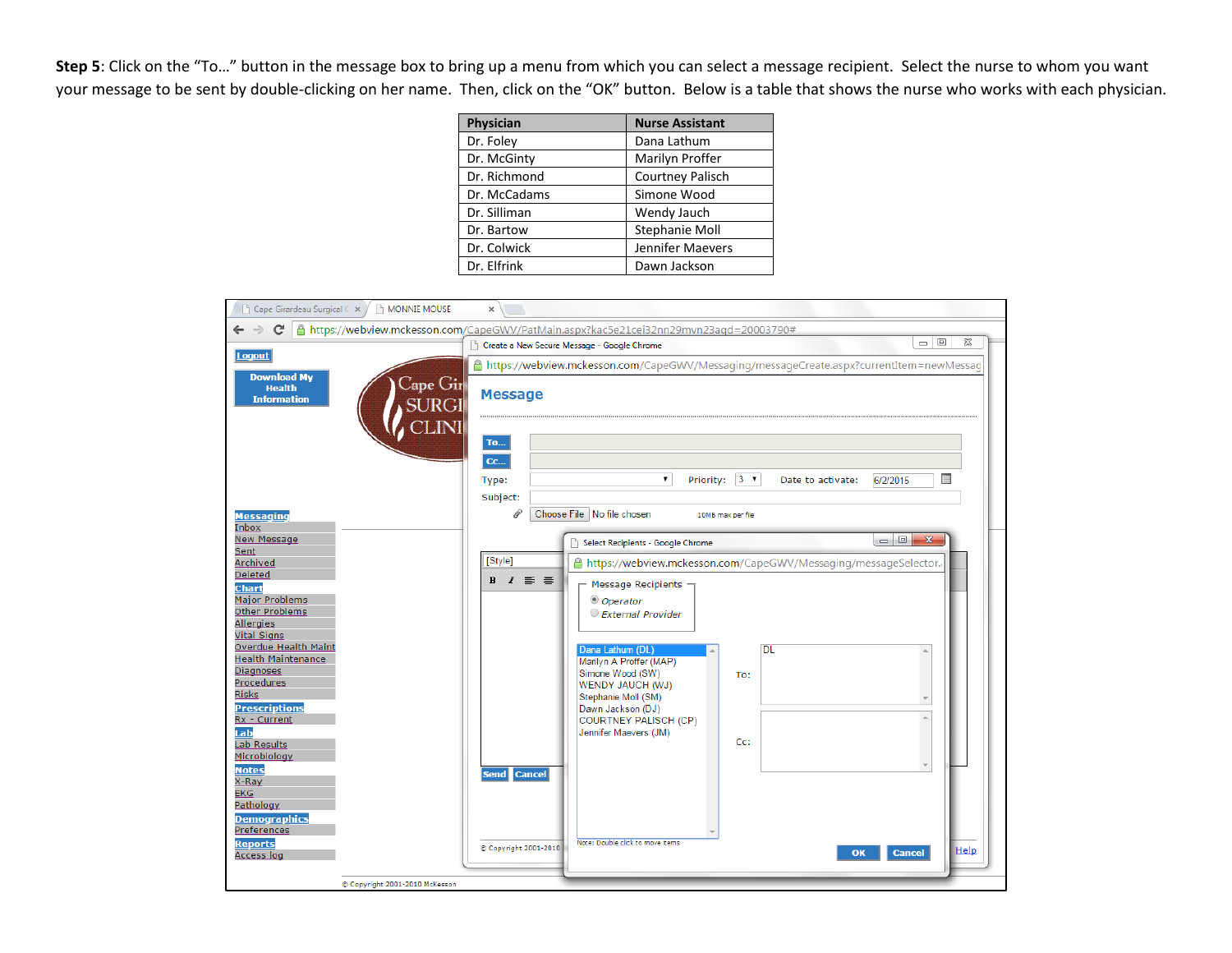Step 6: Once you have selected the message recipient, you can type a message subject by clicking and then typing in the "Subject" field. Next, click anywhere in the message box and then type your message (see example below). Then, click the "Choose File" button to select and attach the file you want to accompany your message.

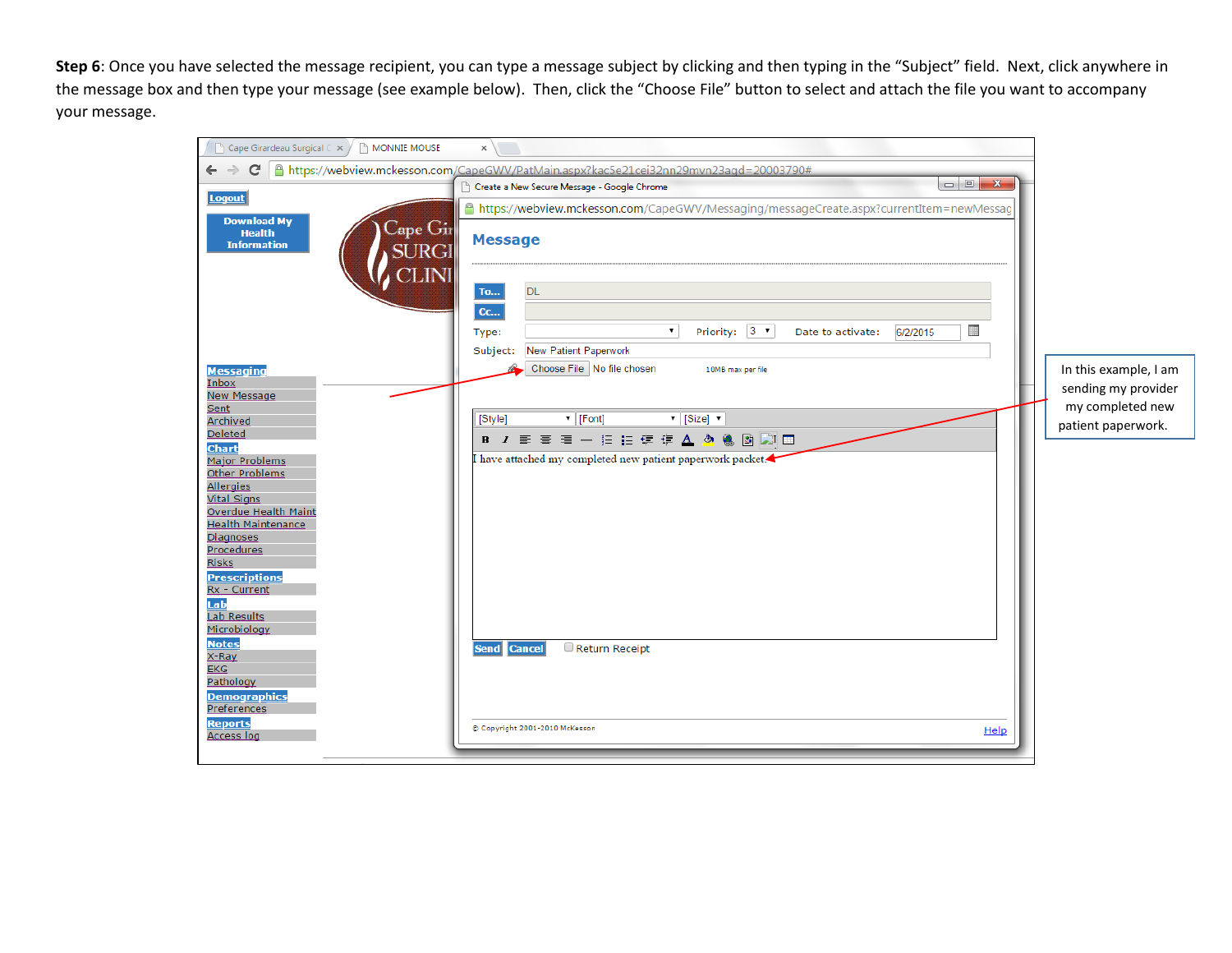Step 7: When you click the "Choose File" button, a box will open from which you can select from the files you've stored on your computer or other external storage device. In the example below, I have highlighted the New Patient Information Packet file that I printed from the Cape Girardeau Surgical Clinic website. Once the file is highlighted, click on "Open" to attach a copy of the file to your message.

| <b>THE MONNIE MOUSE</b><br>$\bigcap$ Cape Girardeau Surgical $\subset \times$ /                                                                                                                                                                                                                                                                                             | ×                                                                                                                                                                                                                                                                                                                                                                                                                                                                                                                                                                                                                                                                                                                                                                                                                                                                                                                            |                                                                                                                                                                                        |  |
|-----------------------------------------------------------------------------------------------------------------------------------------------------------------------------------------------------------------------------------------------------------------------------------------------------------------------------------------------------------------------------|------------------------------------------------------------------------------------------------------------------------------------------------------------------------------------------------------------------------------------------------------------------------------------------------------------------------------------------------------------------------------------------------------------------------------------------------------------------------------------------------------------------------------------------------------------------------------------------------------------------------------------------------------------------------------------------------------------------------------------------------------------------------------------------------------------------------------------------------------------------------------------------------------------------------------|----------------------------------------------------------------------------------------------------------------------------------------------------------------------------------------|--|
| c                                                                                                                                                                                                                                                                                                                                                                           | Ahttps://webview.mckesson.com/CapeGWV/PatMain.aspx?kac5e21cei32nn29mvn23agd=20003790#                                                                                                                                                                                                                                                                                                                                                                                                                                                                                                                                                                                                                                                                                                                                                                                                                                        |                                                                                                                                                                                        |  |
| <b>Logout</b>                                                                                                                                                                                                                                                                                                                                                               | Create a New Secure Message - Google Chrome                                                                                                                                                                                                                                                                                                                                                                                                                                                                                                                                                                                                                                                                                                                                                                                                                                                                                  | $\Box$<br>23<br>$\Box$                                                                                                                                                                 |  |
| <b>Download My</b><br>Cape Gir<br><b>Health</b><br><b>Information</b><br><b>SURG</b><br><b>Messaging</b><br>Inbox<br>New Message<br>Sent<br>Archived<br><b>Deleted</b><br><b>Chart</b><br><b>Major Problems</b><br>Other Problems<br><b>Allergies</b><br><b>Vital Signs</b><br>Overdue Health Maint<br><b>Health Maintenance</b><br>Diagnoses<br>Procedures<br><b>Risks</b> | $\mathbf{x}$<br>Open<br>$\bigodot$<br>> Libraries > Documents > CSG > Patient Forms<br>Search Patient Forms<br>$\mathbf{v}$ $\mathbf{t}$<br>م                                                                                                                                                                                                                                                                                                                                                                                                                                                                                                                                                                                                                                                                                                                                                                                |                                                                                                                                                                                        |  |
|                                                                                                                                                                                                                                                                                                                                                                             | New folder<br>Organize $\blacktriangledown$<br>胆 ▼<br>$\blacktriangle$<br><b>Documents library</b><br><b>X</b> Favorites<br>Arrange by: Folder ▼<br><b>Patient Forms</b><br><b>Desktop</b><br>Downloads<br>Name<br>OneDrive<br>Complete New Patient Information Packet_May 2015<br>圖 Recent Places<br>· gill Complete New Patient Information Packet_April 2015<br>NOTICE OF PRIVACY PRACTICES_April 2015<br><b>Exp</b> Libraries<br><b>DE NOTICE OF PRIVACY PRACTICES</b><br>Documents<br>Financial Information for Patients_March 2015<br>Music<br>Complete New Patient Information Packet_April 2015<br>Pictures<br>Authorization for Release of Info_04 23 15<br>Videos<br>Acknoledgement of Notice of Privacy Practices_04 23 15<br>x<br>Procedure Room Checklist<br>Computer<br>and a state of<br>$\frac{dx}{dx}$ OS (C:)<br><b>All Files</b><br>File name: Complete New Patient Information Packet_May 201! ▼<br>Open | $\odot$<br>Ħ<br>Date modifie<br>5/5/2015 4:2<br>5/5/2015 4:2<br>4/30/2015 2:<br>4/30/2015 2:<br>4/30/2015 2:<br>4/24/2015 10<br>4/23/2015 4:<br>4/23/2015 4:<br>4/22/2015 4:<br>Cancel |  |
| <b>Prescriptions</b><br>Rx - Current<br>Lab<br>Lab Results<br>Microbiology<br><b>Notes</b><br>X-Ray<br><b>EKG</b><br>Pathology<br><b>Demographics</b><br>Preferences<br><b>Reports</b><br><b>Access</b> log                                                                                                                                                                 | <b>Cancel</b><br>Return Receipt<br><b>Send</b><br>C Copyright 2001-2010 McKesson                                                                                                                                                                                                                                                                                                                                                                                                                                                                                                                                                                                                                                                                                                                                                                                                                                             | Help                                                                                                                                                                                   |  |